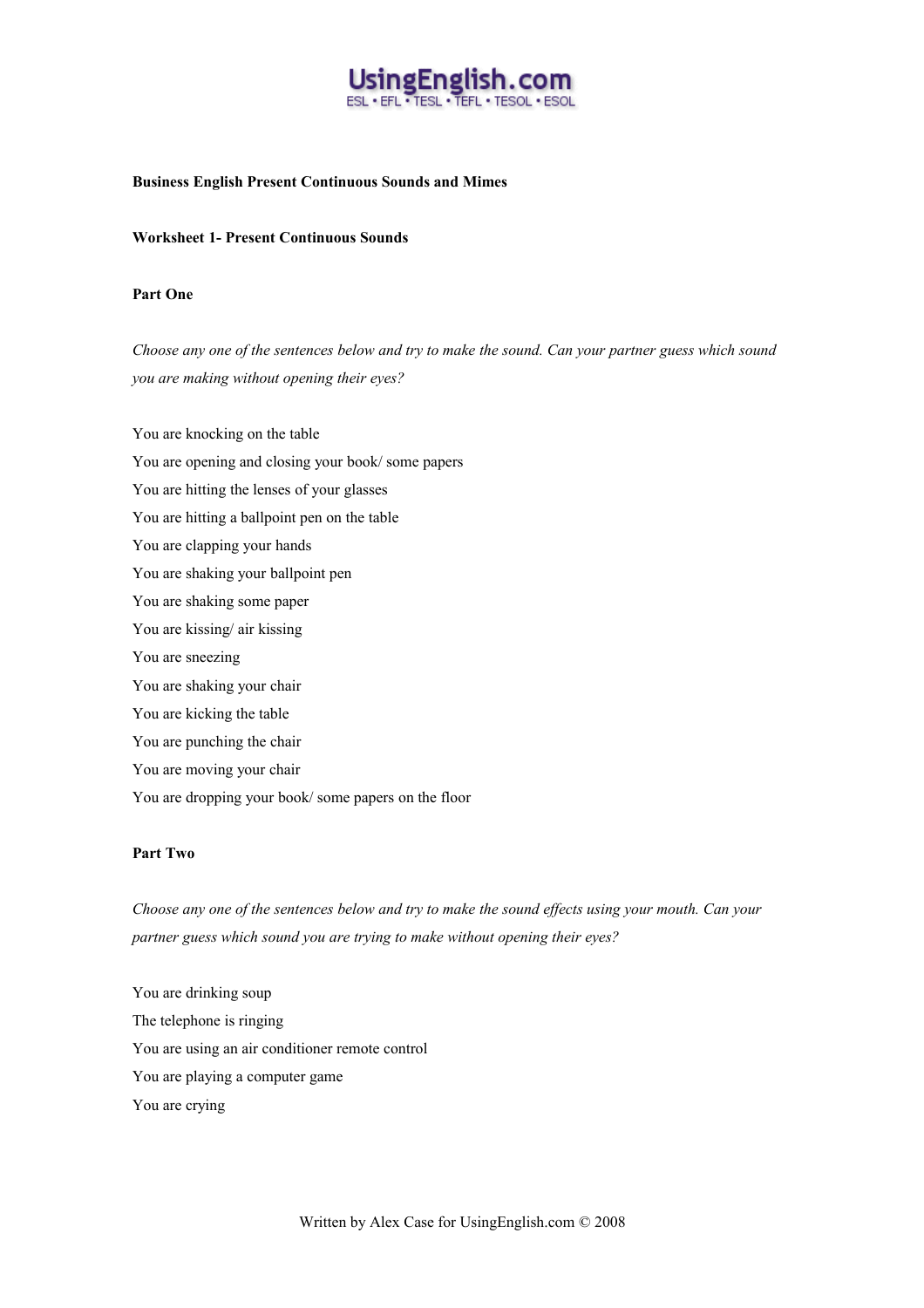

## **Business English Present Continuous Sounds and Mimes Worksheet 2- Present Continuous Mimes**

*Mime any one of the sentences below, not making any sound. Can your partner guess the whole sentence?* You are knocking on the door (to ask to come in) You are lifting a heavy box You are changing the page on the calendar You are opening the blinds You are washing up your mug. You are adjusting the height of your chair You are changing the bulb in your desk lamp You are emptying the bin  $(=$  waste paper basket  $=$  trash can  $=$  dustbox) You are throwing away some rubbish (= putting some rubbish in the bin) You are watering the plants You are typing You are signing a document You are cleaning a computer monitor You are cleaning your desk You are looking for (= searching for) your pen You are using a cash machine (= ATM) You are answering the phone You are dialling a telephone number You are writing a cheque (= a check) You are using a calculator You are using a stapler You are using a hole punch You are using a mouse You are saying sorry to your boss You are shouting at your colleague You are smoking You are lighting someone's cigarette You are shredding documents You are giving some documents to your colleague You are receiving presents or souvenirs from a colleague You are meeting a new client You are reading a text message (=SMS) on your mobile phone (= cellphone) You are sitting on a swivel chair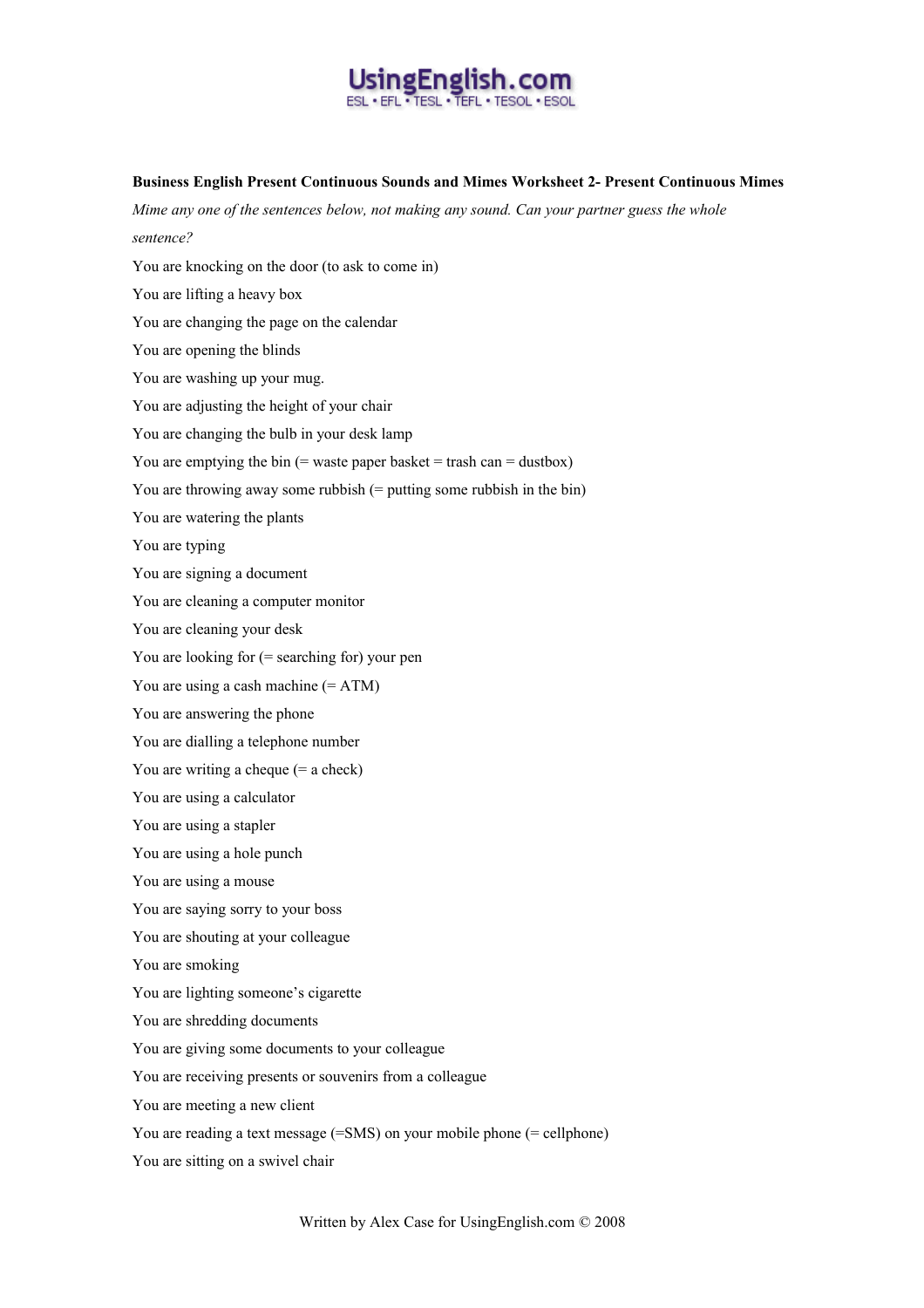# UsingEnglish.com **ESL · EFL · TESL · TEFL · TESOL · ESOL**

You are thinking You are opening a filing cabinet You are opening a ring binder You are using an air conditioner remote control You are shaking hands You are taking a business card from someone You are giving your business card to someone You are pushing the buttons in a lift  $(=$  elevator $)$ You are using a photocopier  $(= a copy machine)$ You are using a date stamp You are sharpening a pencil You are using an eraser You are apologizing (=saying sorry) to your boss You are pointing at someone You are ordering two beers You are holding a door open for someone You are using a vending machine You are making tea You are serving tea You are letting someone go in front of you You are using a laser pointer You are giving a presentation You are using a touch screen monitor You are using your security pass to open a door You are clocking in You are hanging up your coat You are straightening your tie You are changing the water on the water dispenser You are signing for a delivery You are giving snacks to your colleagues You are changing the printer paper. You are changing the photocopier paper. You are hoovering (using the vacuum cleaner) You are putting a stamp on an envelope You are sending a fax. You are running to a meeting (because you are late)